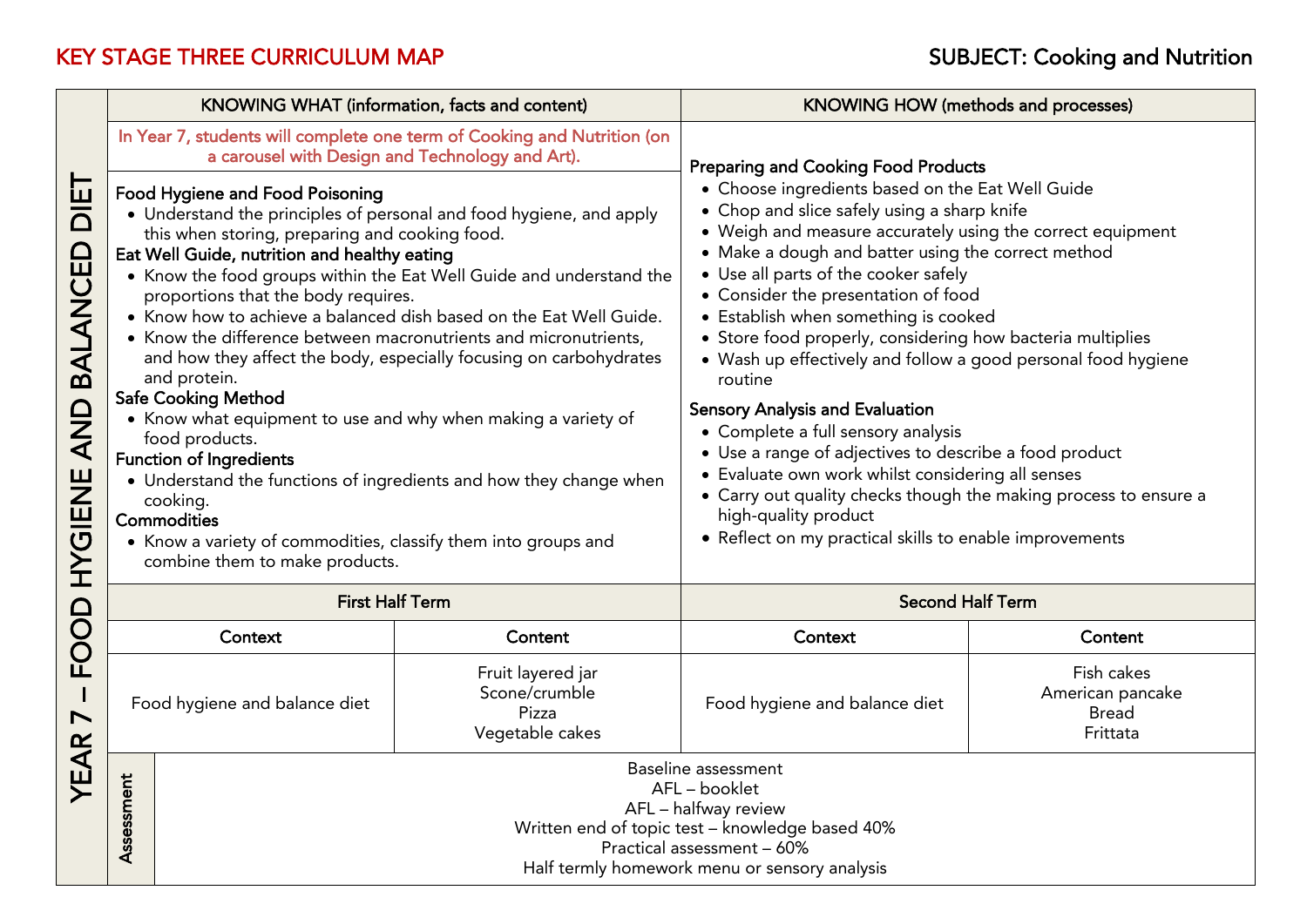|                                          |                                                                                                                                                                                                                                                                                                                                                                                                                                                                                                                                                                                                                                                                                                                                                                          | KNOWING WHAT (information, facts and content)                                                                                                                                  |                                                                                                                                                                                                                                                                                                                                                                                                                                                                                                                                                                                                                                                                                                                                                                                              | <b>KNOWING HOW (methods and processes)</b>                                                                   |                                                                                                                                                                |
|------------------------------------------|--------------------------------------------------------------------------------------------------------------------------------------------------------------------------------------------------------------------------------------------------------------------------------------------------------------------------------------------------------------------------------------------------------------------------------------------------------------------------------------------------------------------------------------------------------------------------------------------------------------------------------------------------------------------------------------------------------------------------------------------------------------------------|--------------------------------------------------------------------------------------------------------------------------------------------------------------------------------|----------------------------------------------------------------------------------------------------------------------------------------------------------------------------------------------------------------------------------------------------------------------------------------------------------------------------------------------------------------------------------------------------------------------------------------------------------------------------------------------------------------------------------------------------------------------------------------------------------------------------------------------------------------------------------------------------------------------------------------------------------------------------------------------|--------------------------------------------------------------------------------------------------------------|----------------------------------------------------------------------------------------------------------------------------------------------------------------|
|                                          |                                                                                                                                                                                                                                                                                                                                                                                                                                                                                                                                                                                                                                                                                                                                                                          | In Year 8, students will complete one term of Cooking and Nutrition (on<br>a carousel with Design and Technology).                                                             |                                                                                                                                                                                                                                                                                                                                                                                                                                                                                                                                                                                                                                                                                                                                                                                              | <b>Preparing and Cooking Food Products</b><br>• Adapt basic recipes considering nutrition and all the senses |                                                                                                                                                                |
| SUSTAINABILI<br><b>QNA</b><br>PROVENANCE | Eat Well Guide, Nutrition and Healthy Eating<br>• Adapt standard recipes to consolidate knowledge of nutrition and<br>healthy eating based on the Eat Well Guide.<br><b>Function of Ingredients and Processes</b><br>• Know why ingredients are being used and understand their function<br>in the product, including different sauce making methods.<br><b>Food Provenance and Sustainability</b><br>• Know a range of different sustainability issues, including food miles,<br>local food, fair trade, seasonal food, food waste, farm assurance and<br>organic foods.<br>• Understand the need for consideration of moral and ethical issues<br>when faced with an example of food production.<br>• Understand the importance of fair trade and sustainable fishing. |                                                                                                                                                                                | • Chop and slice accurately and safely using a sharp knife<br>• Make a sauce<br>• Use all parts of the cooker safely<br>• Present food to a high standard<br>• Establish when something is cooked, including high risk foods<br>• Store food properly, always considering how bacteria multiplies<br>• Make complex recipes to a time constraint<br>• Work in an orderly, tidy manner and wash up effectively<br>• Independently follow a good personal food hygiene routine<br><b>Sensory Analysis and Evaluation</b><br>• Independently complete a full sensory analysis<br>• Use a range of adjectives to describe a food product<br>• Evaluate own work whilst considering all senses<br>• Carry out quality checks though the making process to ensure high<br>quality complex products |                                                                                                              |                                                                                                                                                                |
|                                          | <b>First Half Term</b>                                                                                                                                                                                                                                                                                                                                                                                                                                                                                                                                                                                                                                                                                                                                                   |                                                                                                                                                                                | <b>Second Half Term</b>                                                                                                                                                                                                                                                                                                                                                                                                                                                                                                                                                                                                                                                                                                                                                                      |                                                                                                              |                                                                                                                                                                |
|                                          |                                                                                                                                                                                                                                                                                                                                                                                                                                                                                                                                                                                                                                                                                                                                                                          | Context                                                                                                                                                                        | Content                                                                                                                                                                                                                                                                                                                                                                                                                                                                                                                                                                                                                                                                                                                                                                                      | Context                                                                                                      | Content                                                                                                                                                        |
| <b>DODE</b>                              |                                                                                                                                                                                                                                                                                                                                                                                                                                                                                                                                                                                                                                                                                                                                                                          | Food provenance and<br>sustainability                                                                                                                                          | *Sept 2021: Fruit jar, savoury<br>scones, bread<br>Vegetable fried rice, cheesy pasta                                                                                                                                                                                                                                                                                                                                                                                                                                                                                                                                                                                                                                                                                                        | Food provenance and<br>sustainability                                                                        | *Sept 2021: American pancakes,<br>salt and pepper chicken, cheesy<br>pasta (optional)<br>Chicken curry or salt and pepper<br>chicken, fruit muffins (optional) |
| $\infty$<br>YEAR                         | Assessment                                                                                                                                                                                                                                                                                                                                                                                                                                                                                                                                                                                                                                                                                                                                                               | Baseline assessment<br>AFL - booklet<br>Written end of topic test - Knowledge based 40%<br>Practical assessment 60%<br>$\frac{1}{2}$ termly homework menu and sensory analysis |                                                                                                                                                                                                                                                                                                                                                                                                                                                                                                                                                                                                                                                                                                                                                                                              |                                                                                                              |                                                                                                                                                                |

to school cape from Yoar 7 and provide students with the knowledge and understanding in Cooking 8. Nutrition to procress to Yoar 8. to address gaps from Year 7 and provide students with the knowledge and understanding in Cooking & Nutrition to progress to Year 9.